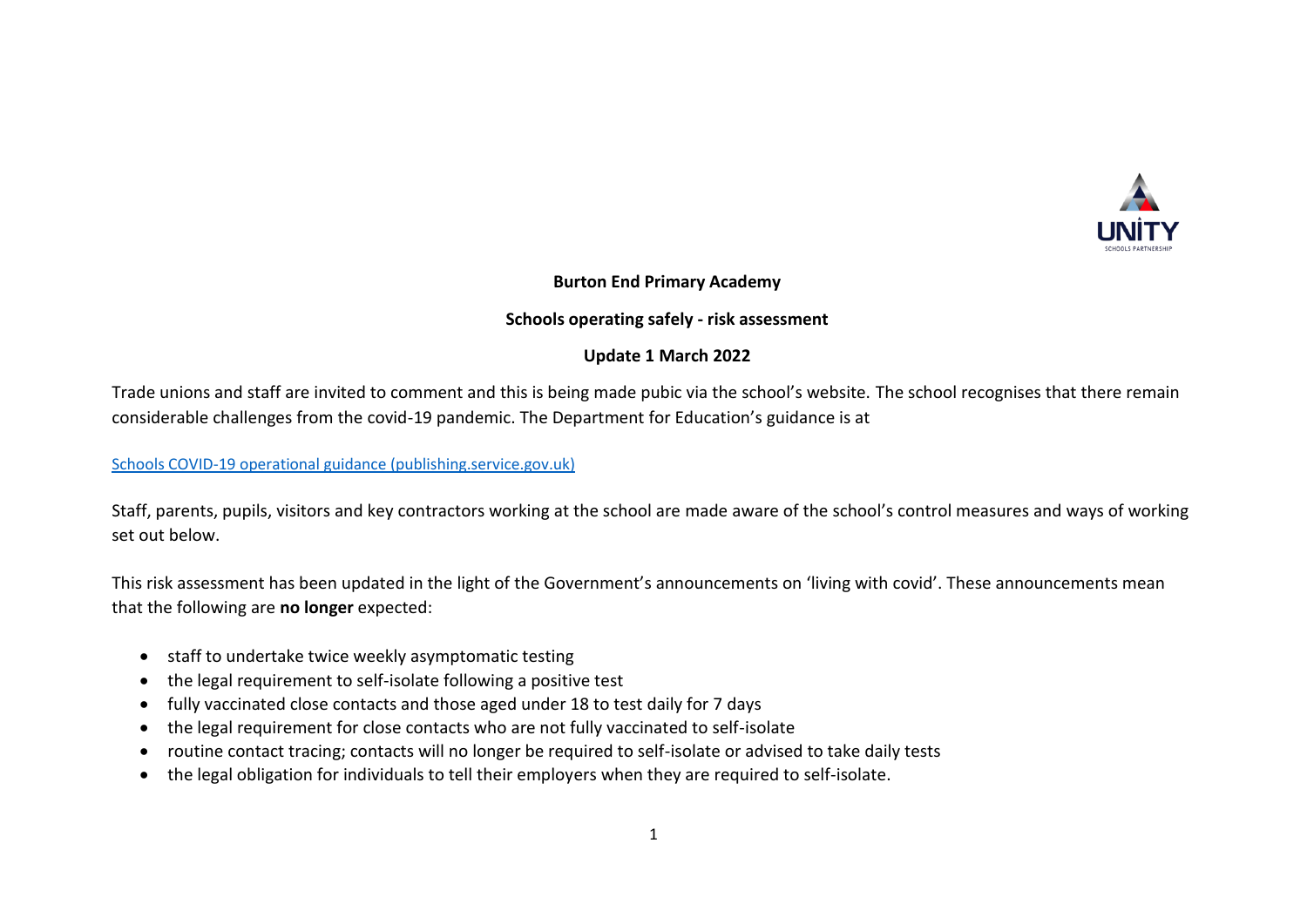## **Control measures**

In summary, the following actions continue to be advised:

- if you have stocks of tests in school, to use them to support staff who may be anxious
- adults and children who test positive to stay at home and avoid contact with other people for at least 5 full days and then continue to follow the guidance until they have received 2 negative test results on consecutive days.
- those who test positive should avoid contact with anyone in an at risk group, including if they live in the same household
- the general measures to prevent covid being spread by:
- a) getting vaccinated
- b) letting fresh air in if meeting indoors, or meeting outside
- c) continuing to maximise ventilation in classrooms
- d) wearing a face covering in crowded and enclosed spaces, especially where you come into contact with people you do not usually meet, when rates of transmission are high
- e) staying at home if you are unwell
- f) taking a test if you have COVID-19 symptoms, and staying at home and avoiding contact with other people if you test positive staff and families are requested to inform the school about positive tests
- g) washing your hands and following advice to 'Catch it, Bin it, Kill it'
- We encourage all staff and eligible pupils to take up the offer of vaccinations we do not keep a record of those who have been vaccinated and do not discriminate on the basis of vaccine status. We are supporting the vaccination of 12-15 year olds in schools and encourage parents to take up the recent offer of vaccinations for 5-11 year olds. We appreciate that staff and pupils may require time off to attend vaccination appointments which will be authorised. We acknowledge that on occasion the vaccine can result in side effects which may trigger an absence for which allowances will be made.
- Public health advice will be sought if there are significant concerns about increases in positive cases or if a pupil, student, child or staff member is admitted to hospital with covid, and any recommended additional measures will be implemented.
- School attendance is mandatory for all pupils of compulsory school age and it is a priority to ensure that as many children as possible regularly attend school. Where a child is absent because of covid they are recorded as:
	- code X (not attending in circumstances related to covid-19)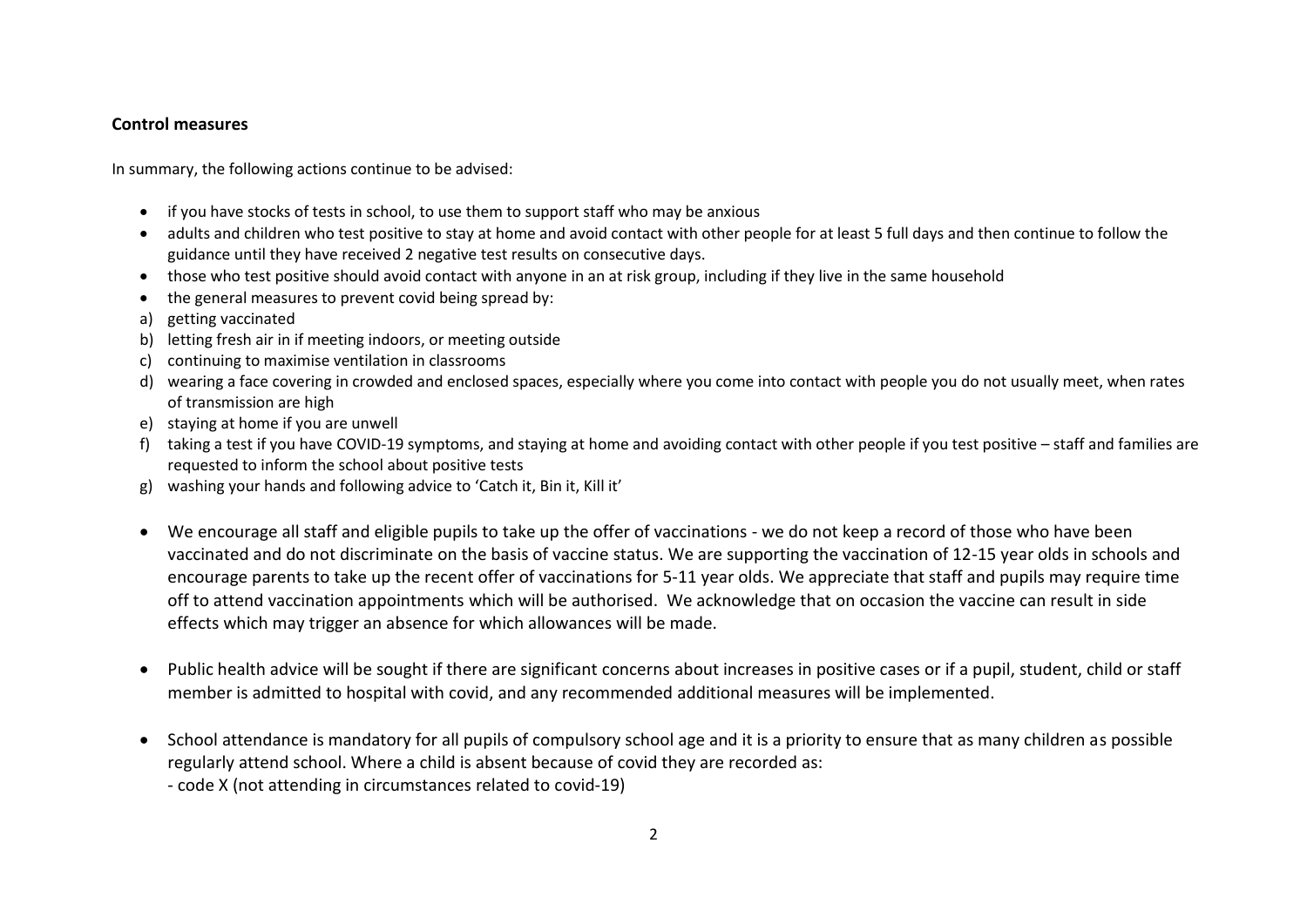- code I (illness) - where they are unable to attend because they have a confirmed case of covid-19

- for pupils abroad who are unable to return, code X is unlikely to apply - in some specific cases, code Y (unable to attend due to exceptional circumstances) will apply

- Travel and quarantine Parents travelling abroad should avoid any travel that may be likely to involved reduced school attendance upon return. Staff travelling abroad during school holiday periods are required to be available for work at the start of the term.
- Remote education the school is maintaining its capacity to deliver high-quality remote education in the event of school being disrupted; remote education provided will be equivalent in length to the core teaching pupils receive in school; where necessary, we expect to work collaboratively with families and put in place reasonable adjustments so that pupils with special educational needs and disabilities (SEND) can successfully access remote education.
- The HR team will assist with individual risk assessments for any staff with particular concerns
- A separate risk assessment will be carried out for each educational visit, extra-curricular provision, breakfast clubs and after school provision

### **Outbreak management plan**

Attendance restrictions will only ever be considered as a last resort. Neither contacts or siblings of positive cases should under normal circumstances be asked to isolate.

Further precautionary measures will be considered where there is:

- a higher than previously experienced and/or rapidly increasing number of staff or student absences due to COVID-19 infection
- evidence of severe disease due to COVID-19, for example if a pupil, student, child or staff member is admitted to hospital due to COVID-19
- a cluster of cases where there are concerns about the health needs of vulnerable staff or students within the affected group

When these thresholds are reached, the school will review and reinforce the hygiene and ventilation measures already have in place